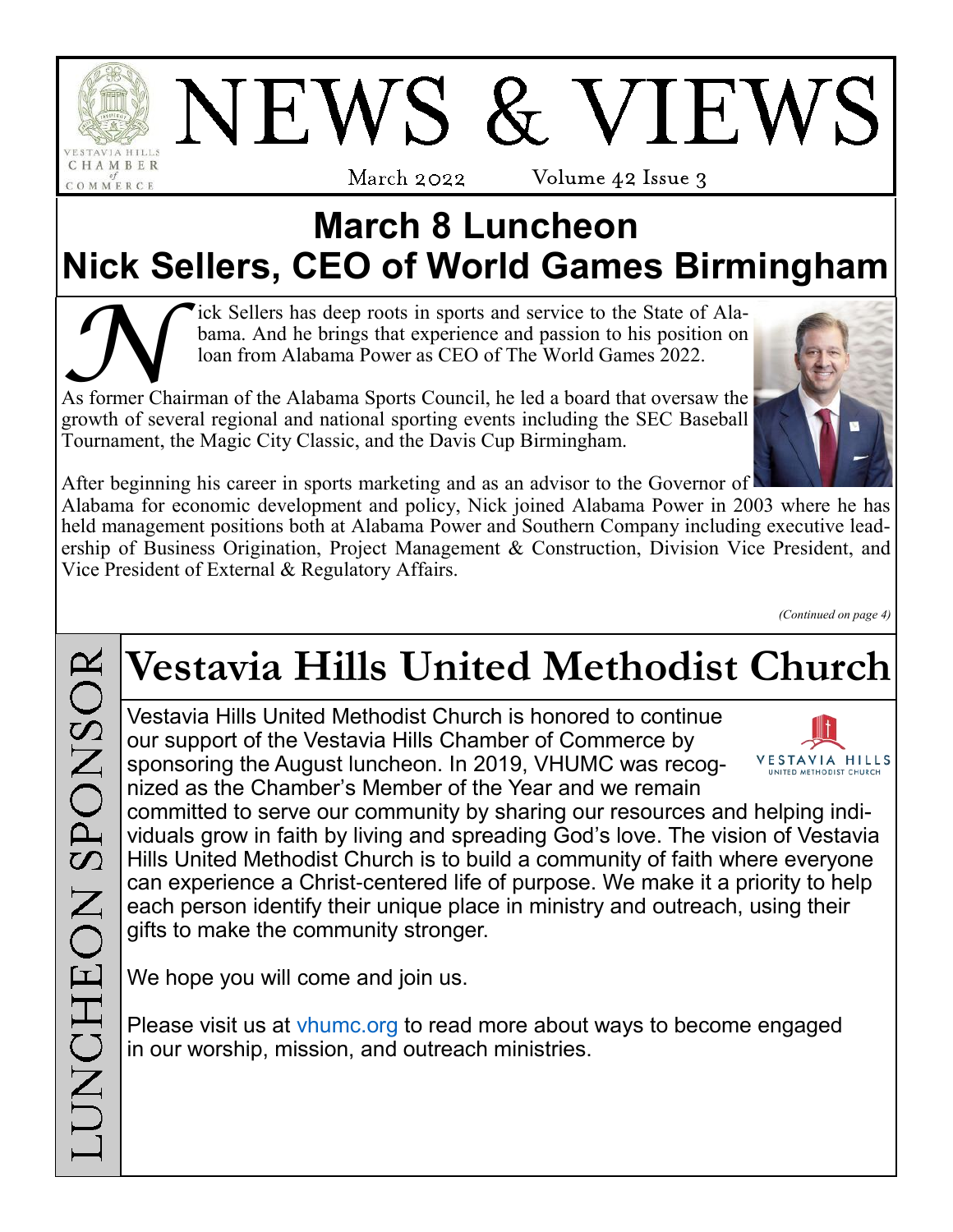Hello and Welcome to March!

As we move forward in 2022, the Chamber has a lot of activities planned. We have ribbon cuttings for new business openings and planning committees for our flagship events on the calendar.

The attendance at our monthly luncheons is approaching pre pandemic numbers. We are delighted to have new members joining and getting involved.

The chamber leadership is energized with ideas to support our members and businesses. Please read other sections of the *News and Views* for more information on how you can join in and participate.

Remember to support our Vestavia businesses because they support our way of life in Vestavia. They support schools and city services through their taxes while providing products and services to our citizens. It's great to be able to fill so much of our daily needs right here in our community. Shop Local and encourage your friends and neighbors to Shop Local too.

We want to hear from our members and Vestavia businesses on how we can help you. Please reach out and let us know how we can make sure 2022 is a prosperous year for all of us.

There's a lot going on and it cannot happen without the Chamber Board of Directors, Chamber staff and the many volunteers who devote time and energy to plan and execute the events. Thanks to all of these dedicated citizens who add to the quality of life in Vestavia.

I hope to see you soon at an event.

*Sandra Cleveland BCR Wealth Strategies Board Chair, 2022* 





Sandra Cleveland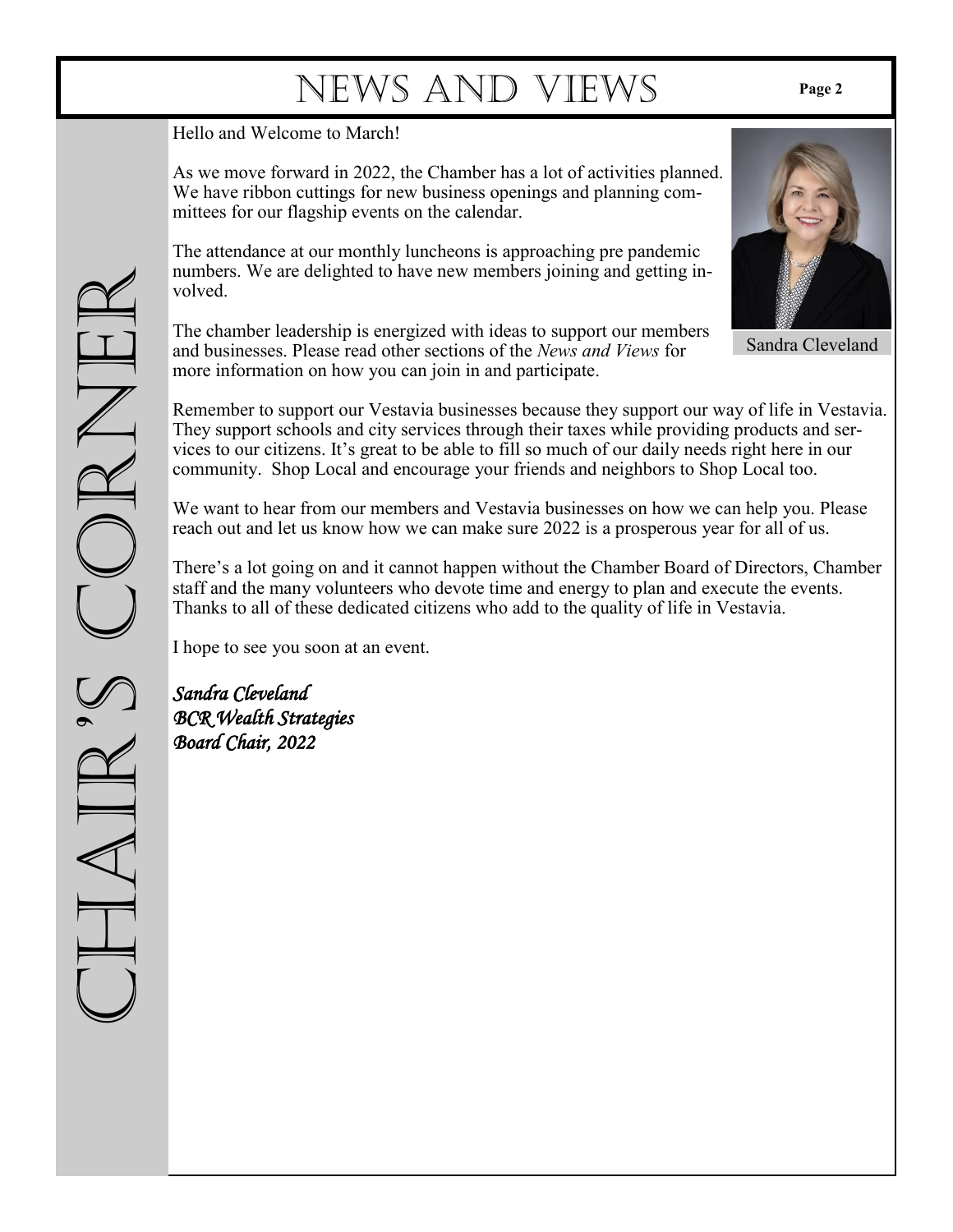**f** rom the President…

**FR FR FR FR FR FR FRA FRA FRA FRA FRA FRA FRA FRA FRA FRA FRA FRA FRA FRA FRA FRA FRA FRA FRA FRA FRA FRA FRA FRA FRA FRA FRA FRA FRA FRA FRA FRA** I hope you were able to attend the February Chamber luncheon with Ron Kitchens with the Birmingham Business Alliance. He was an outstanding speaker with a great message AND our numbers were back

Our March 8 speaker is also going to be a 'don't miss event' as we will have Nick Sellers, President of The World Games that are back on track and going to be an exciting time for our region so be sure and make your reservation for the luncheon and listen to the exciting events that will be hosted around the greater Birmingham area this summer.

The Chamber is working to put together a series of seminars on numerous topics that are critical to running your business. The first one is March 9th on "Network Computer Security" and will be presented by Clear Winds Technology, a Vestavia Hills technology company, that will share with us precautions in using technology and best practices to be incorporated in areas of your business. There is no charge but we need to have a reservation so we know how many to prepare for. The event is scheduled to be at City Hall in the Council Chambers from 8:00 AM until 9:00 AM and you can register by going to www.vestaviahills.org and go to events and scroll to March 9th and you can make your reservation there. While we did this series a couple of years ago, there has been so much change, our businesses need to be made aware and take advantage of these changes to ensure that you have best practices in place for your business. No matter how large or small your business is, we are NONE immune from being compromised.

We are excited to announce the 31st Annual Mayor's Prayer Breakfast on April 19th with Steve Skipper as our keynote speaker. If you are not familiar with his story, be sure to look him up and read about his journey. It is sure to be an incredible morning so don't miss getting a ticket or sponsorship as it usually sells out.

We have begun work on the 2022 Vestavia Hills Living magazine so be sure and take a minute to check your listing on our website to ensure everything is correct as we will print a listing of our entire membership in the magazine which will be mailed to each household in Vestavia Hills the end of July or the first of August. This also is a great way to market your business to Vestavia Hills residents. Contact Lisa Christopher for information regarding advertising at (205) 862.3445.

Please let the Chamber staff or any of our board members know of any areas that we can help you or your business as we strive for "A Life Above" in Vestavia Hills!

*Karen J. Odle President*

**Karen Odle**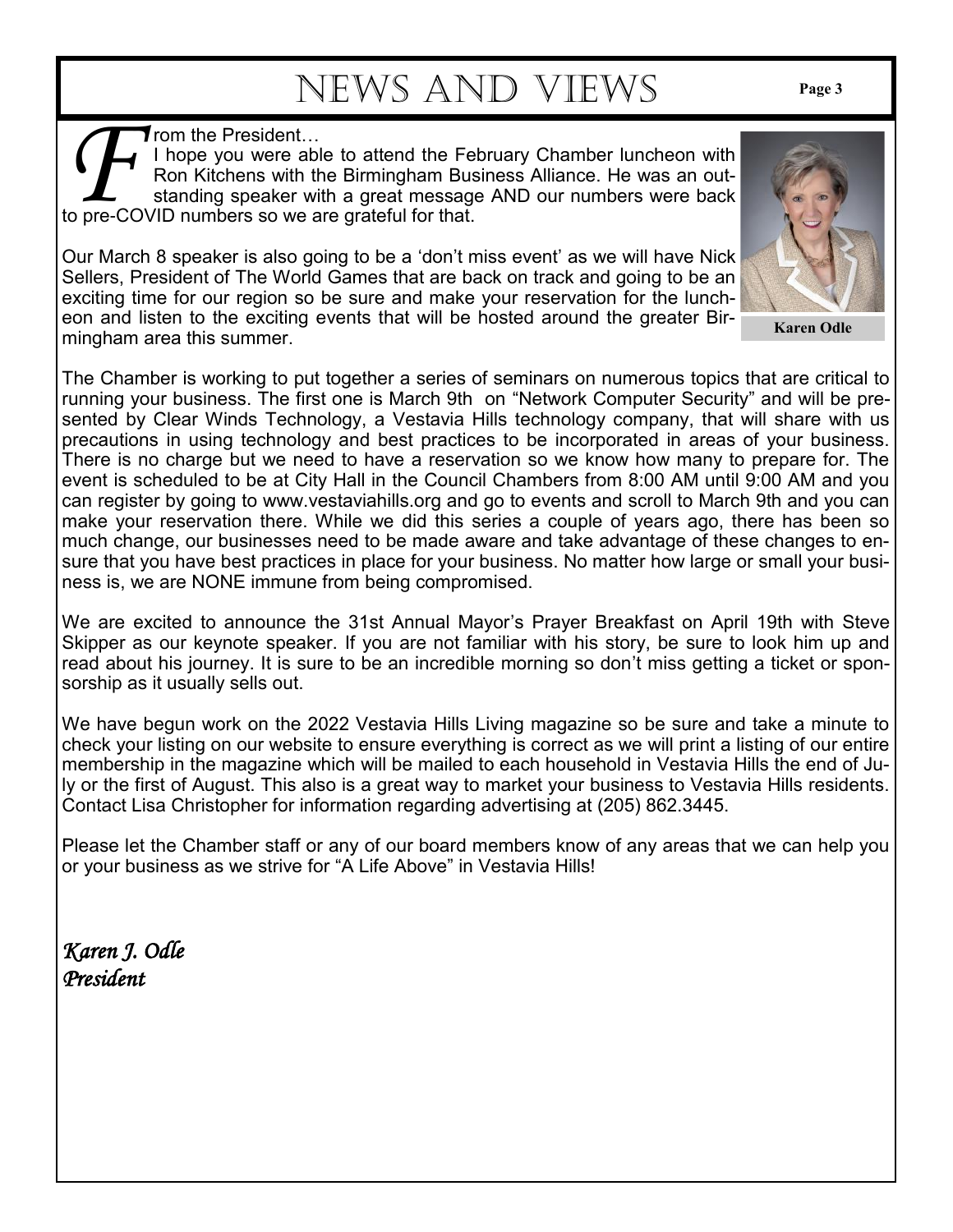#### **March 8 Luncheon**

Reservations must be made by 4:00 PM Friday, March 4, 2022 and cost \$25. Late reservations will cost \$30. Make your reservation by visiting www.vestaviahills.org or by calling 823-5011.

Please Note:

- Reservations that are made and not cancelled by 4:00 pm Friday, March 4 must be paid for, as we must pay for the number reserved.
- Please pay online or call the office with a credit card prior to the luncheon, or we can send you an invoice afterwards.
- **Please make every effort to make your reservation on time. The number of reservations we have by the deadline is the number that we and the Vestavia Country Club prepare for.**

**Please remember the Vestavia Country Club policy of NO JEANS in the ballroom where we hold our monthly luncheons.**

*(Continued from page 1)*

In addition to the Alabama Sports Council, his other previous community involvement includes serving on the boards of the Bryant-Jordan Scholarship Foundation, Birmingham-Jefferson Convention Complex, and Board Emeritus member of the Alabama Sports Hall of Fame.

After earning his undergraduate from the University of the Pacific in Stockton, California, Sellers went on to earn his Juris Doctor from the Birmingham School of Law. He resides in Birmingham with his wife and three children.



#### **Share Your Fun on Social with the City of Vestavia Hills!**

**Escape winter hibernation & spring into fun!** What's your favorite thing(s) about Vestavia Hills? Snap a selfie in your favorite place, enjoying your favorite view or having a great time out with friends or family. Then post to your social media and tag us with #pictureyourselfieVH on Facebook, Instagram or Twitter. **We can't wait to see you LIVING and LOVING LOCAL in Vestavia Hills!**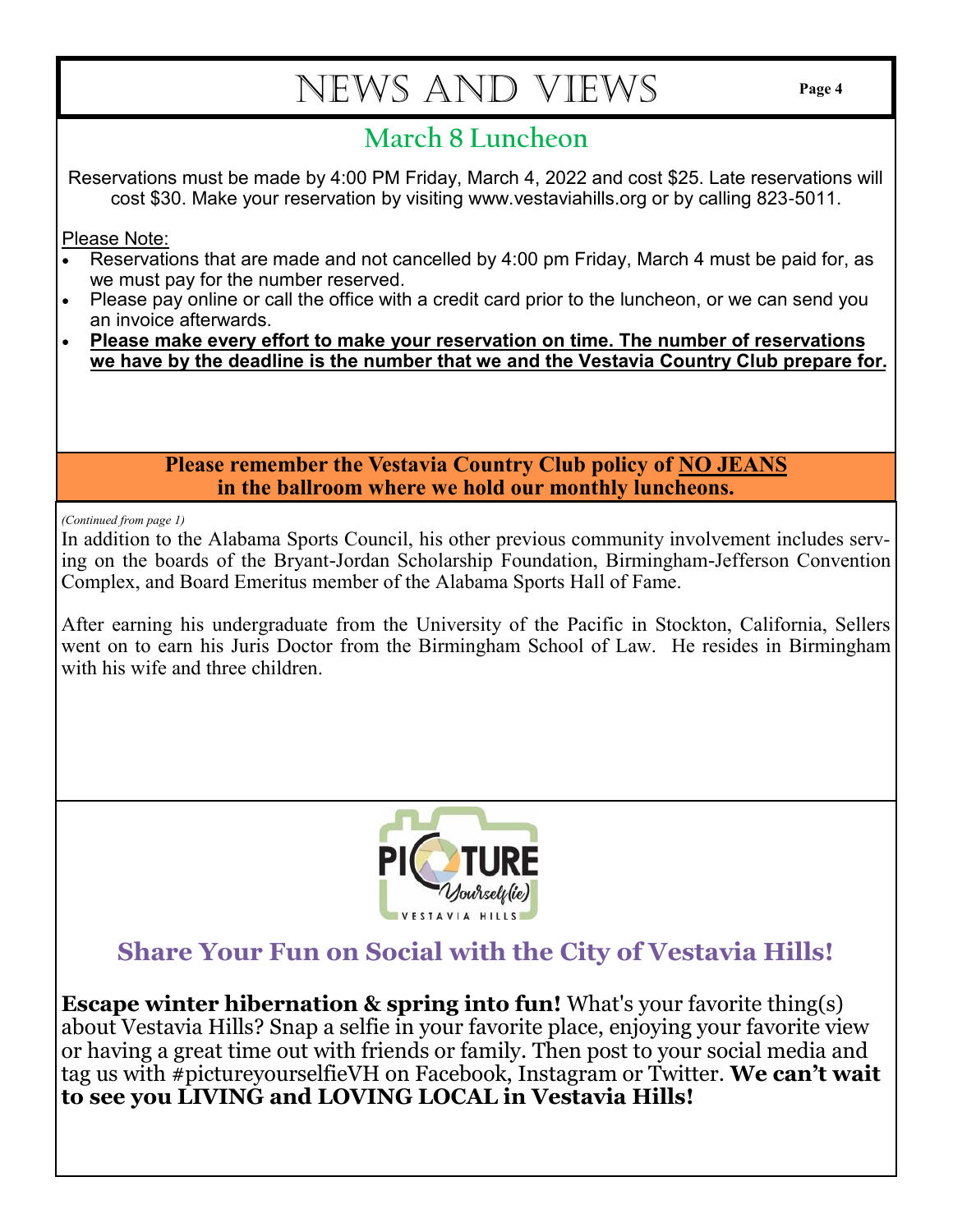#### Luncheon Business Spotlights

As a benefit of Chamber membership, you are welcome to choose two luncheons to have a booth to showcase your business. The Vestavia Country Club will provide covered 6 foot tables\*-you just bring whatever information and items you would like to display! If you would like reserve your spots for 2022, please email [chamber@vestaviahills.org.](mailto:chamber@vestaviahills.org)

> 2022 Dates: March 8 April 12 May 10 June 14 August 9 September 13 October 11 November 8 December 13

\*Depending on number of participants each month, you may be sharing a table with another business.



Thank you to everyone who participated in the 2022 First Quarter Refer and Win Prize Drawing! They will be entered in the drawing at the March luncheon for a **\$250 Visa Gift Card from Sharp Business Systems!** For the past 8 years Sharp Business Systems has supported all types of local businesses by combining award winning document technology solutions (Copiers, Printers, Scanners, Document Software, Computers, Wide Format) with leading edge Pro AV solutions (Video Conference, Conference Rooms, Training Rooms, Class Rooms, Auditoriums). We deliver these solutions with a dedicated team of local professionals who are committed to support you and take care of your needs. These last 2 years has given rise to a need for "Hybrid Meeting Spaces", if you too have a need to conduct meetings that are both in person and over video conference at the same time, please give us a call. We have various options to fit any need or budget.

Those entered are: Tyler Hill; Gary Jordan;

To be entered in the 2022 Second Quarter Refer and Win prize drawing, simply refer someone to the chamber who joins as a new member. Contact the chamber's Membership and Marketing Consultant, Lisa Christopher at 862-3445 or email lisac@vestaviahills.org. Lisa will be happy to provide complete membership information to your prospects and will diligently try to "close the deal" so you can be included in the 2022 Second Quarter drawing.

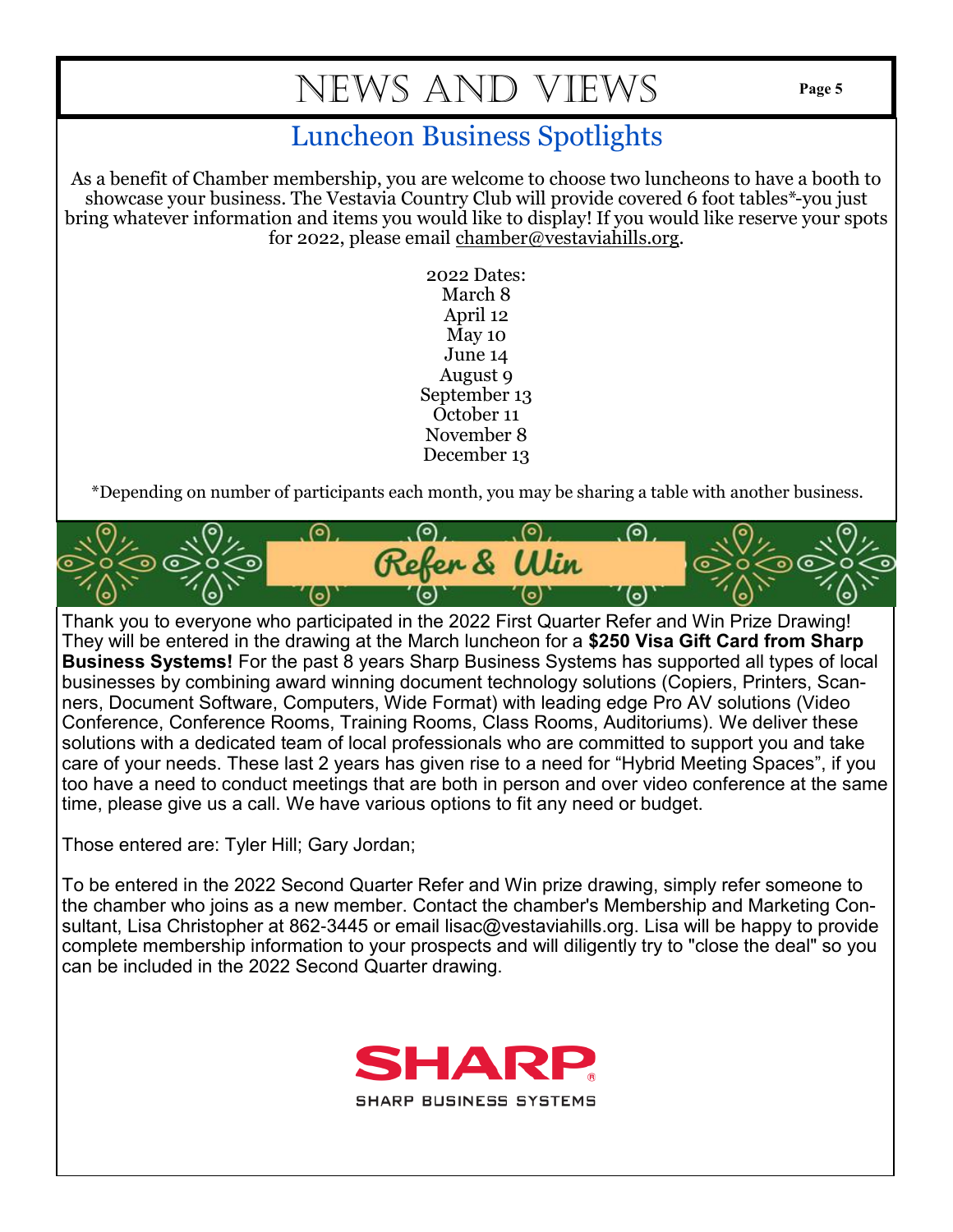## Welcome New Members

#### Please support our newest Chamber members and remember to 'Shop Vestavia Hills First'!!

| ٠ | New York Life Insurance Co.<br>Yasemin Arikan<br>2311 Highland Avenue S. Suite 100<br>Birmingham, AL 35205<br>(214) 675-5992<br>www.newyorklife.com/agent/ymarikan<br>Category: Insurance; Financial Planning | ٠ | Cahaba Mountain Brook Animal Clinic<br>Dr. Darcy Schofill<br>3190 Cahaba Heights Road<br>Vestavia Hills, AL 35243<br>(205) 967-6759<br>www.cahabamountainbrookac.com<br>Category: Veterinarians; Pets   |
|---|---------------------------------------------------------------------------------------------------------------------------------------------------------------------------------------------------------------|---|---------------------------------------------------------------------------------------------------------------------------------------------------------------------------------------------------------|
| ٠ | Fuji Hibachi Express<br>Hongyi Wang<br>790 Montgomery Highway, Suite 102<br>Vestavia Hills, AL 35216<br>(205) 518-0213<br>www.fujihibachiexpress.net<br>Category: Restaurants                                 | ٠ | Cahaba Mountain Brook Animal Clinic<br>Dr. James Lowry<br>3190 Cahaba Heights Road<br>Vestavia Hills, AL 35243<br>(205) 967-6759<br>www.cahabamountainbrookac.com<br>Category: Veterinarians; Pets      |
| ٠ | <b>Rainbow Paint &amp; Decorating</b><br><b>April Edwards</b><br>1450 Montgomery Highway<br>Vestavia Hills, AL 35216<br>(205) 822-3548<br>www.rainbow-paint.com<br>Category: Paint; Home Decorating; Flooring | ٠ | Cahaba Mountain Brook Animal Clinic<br>Elicia Hicks, LVT<br>3190 Cahaba Heights Road<br>Vestavia Hills, AL 35243<br>(205) 967-6759<br>www.cahabamountainbrookac.com<br>Category: Veterinarians; Pets    |
|   | Lot 22 Media<br><b>Gordon Stewart</b><br>4129 Crosshaven Lane<br>Vestavia Hills, AL 35243<br>(205) 225-9520<br>www.lot22media.com<br><b>Category: Marketing Services</b>                                      | ٠ | Cahaba Mountain Brook Animal Clinic<br>Dr. Allison Williams<br>3190 Cahaba Heights Road<br>Vestavia Hills, AL 35243<br>(205) 967-6759<br>www.cahabamountainbrookac.com<br>Category: Veterinarians; Pets |

The 2022 Dogwood Festival is taking place throughout March and April and features a variety of activities celebrating all of the incredible things Vestavia Hills has to offer! Events are still being added so visit **[https://bit.ly/](https://r20.rs6.net/tn.jsp?f=001fFDNP_7QX_AyLIpBxMktEyVxpwiXNrn041_vsD8Maae0BcVT1mhFdQATc7w35dHyxMyssAIL0L1_EnlY3kq_4qBszLWqjnMZf4t0PFjEAOljE9OzyR-q0ey8nCAVVqlp8mttgsbmnnp_Nsa09xB5Qw==&c=D7Bwb3INl0xfGynyiozdWCIzDCf1FvgNx10kWpCDdZF9lR0Wx56wzw==&ch=gSjPpCmhGrHw) Dogwood** Fest often and follow on social media for the most up-to-date information about everything happening city-wide. **There is something for everyone at the 2022 Dogwood Festival!**

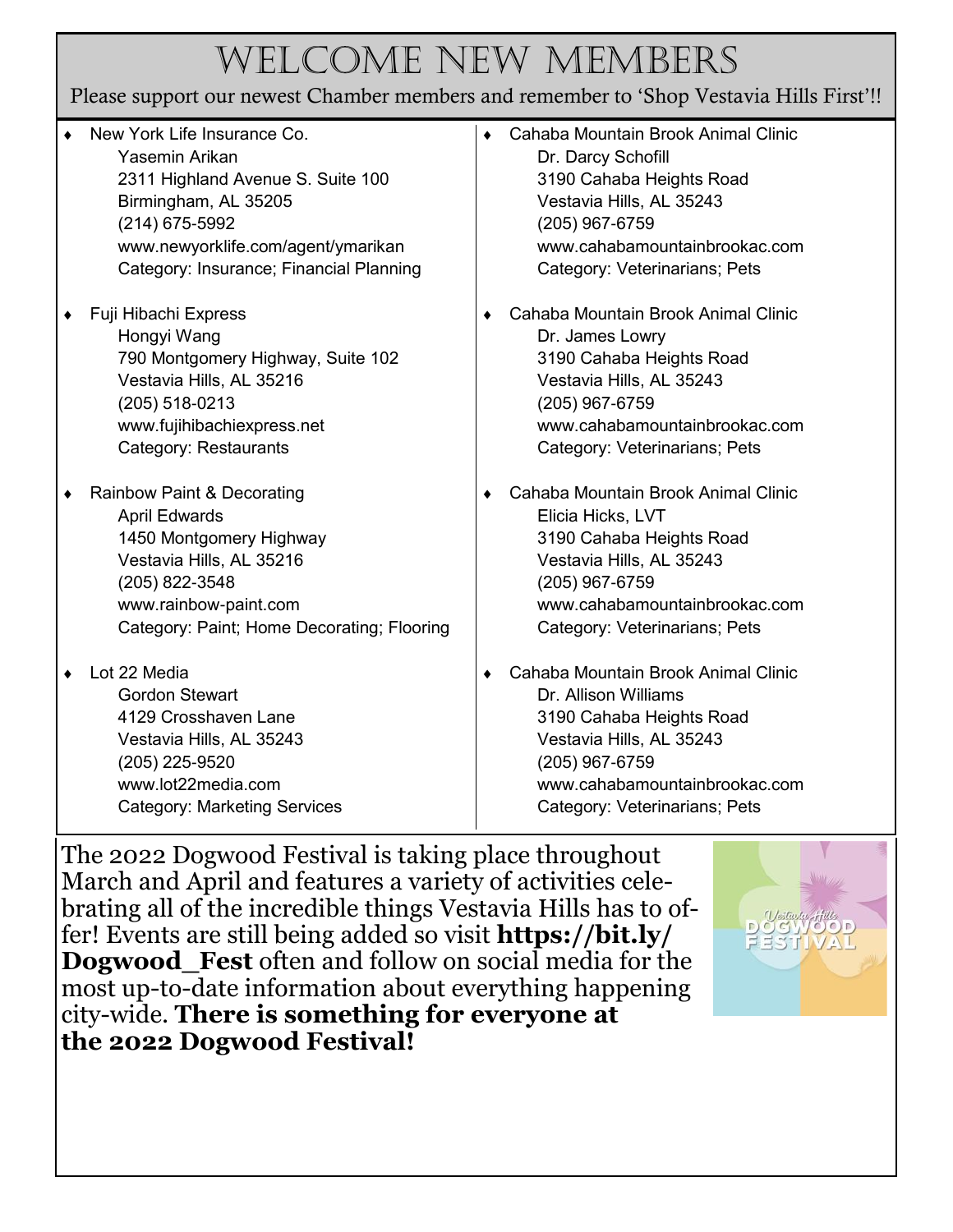# **Trustee Spotlight**



#### Harriet Cochrane-Ray & Poynor Properties

Ray & Poynor was formed in 2010 by local real estate veterans, Henry Ray and Wilmer Poynor, who merged their experience, ideas and skills to create a company focused on relationships. Twelve years later, still locally owned and deeply invested in the Birmingham community, Ray & Poynor is proud to include 55 realtors with an average of 17 years experience and maintains the highest average sales price in the state.

A Ray & Poynor realtor is known for providing unmatched service for clients. The past couple of years has prompted a probe of what that means in today's market and we found the needs of our expanding clientele required adaptation. Smart and safe showings of homes, flexibility with regard to meetings and communication, closings organized more tightly, digital marketing experiences and on-call availability all became the

norm. The brand presentation, office arrangement, and management structure all received modifications to better facilitate clients and prepare staff to deliver an even higher level of service and expertise, in whatever format our clients desire.

The newest addition in our evolution to exceed the expectations of our clients is the Transitional Move Experts (TME) division. The concept of downsizing is a daunting one for many. TME is designed to provide a roadmap for this process. Whether you are a new empty nester craving a condo, a senior considering a retirement community, someone tasked with settling the estate of a loved one or helping a parent relocate to a more manageable space... the process is often similar. And simplifying can be quite complicated. Where will I live? What do I take with me? How do I get my things there? What do I do with the rest? It is enough to paralyze even the most organized of us.

Each realtor on our highly selective Transitional Move Experts team holds a Seniors Real Estate Specialist® designation, and the group has a combined average of 21 years in the real estate industry. These are seasoned agents with a genuine desire to help clients through transitional moves. For each step of the process we have enlisted Partner Providers who specialize in the different areas of need. Each realtor serves as a transitional move concierge, guiding the client through the process, referring to Partner Providers as needed along the way.

By implementing these changes and additions, Ray & Poynor is prepared for what is to come in this dynamic residential market. Simply put, Ray & Poynor continues build lasting relationships with clients in order to be their real estate resource for life.

For more information, please contact Harriet Cochrane at (205)222-2270 or hcochrane@raypoynor.com.

### Scott Jenkins-Southern States Bank

The most important thing to us at Southern States Bank is our relationships with our customers. We are a true community bank that understands the value of providing our customers the very best in banking products and services. Our seasoned banking professionals are committed to our mission of giving our customers the personal attention and service they would expect from their bank.



With an extensive focus on customer service and staying adept with the latest and greatest banking products and services, Southern States Bank has an account or service that meets just about every personal and business banking need. We work with our customers to create a banking plan that compliments their lifestyle or helps their business grow.

Community involvement is another focus for Southern States Bank and we pride ourselves on being able to provide resources to help grow the communities we serve. Being involved in our communities is important to us because our banking professionals live, work and play in the communities we serve. We get involved in local sponsorships, community activities, non-profit volunteer work and we will be cheering alongside you at local sporting events. Our goal is to create a sense of partnership with the communities we serve and being a part of the Vestavia Chamber of Commerce helps make it happen.

Founded in 2007, Southern States Bank has grown with ten full-service banking branches in Alabama, five full-service banking branches in Georgia, in addition to an LPO in Atlanta. Southern States Bank is a wholly owned subsidiary of Southern States Bancshares, Inc. and is headquartered in Anniston, Alabama. For more information, visit us at [www.southernstatesbank.net.](http://www.southernstatesbank.net) 



Ray&Poynor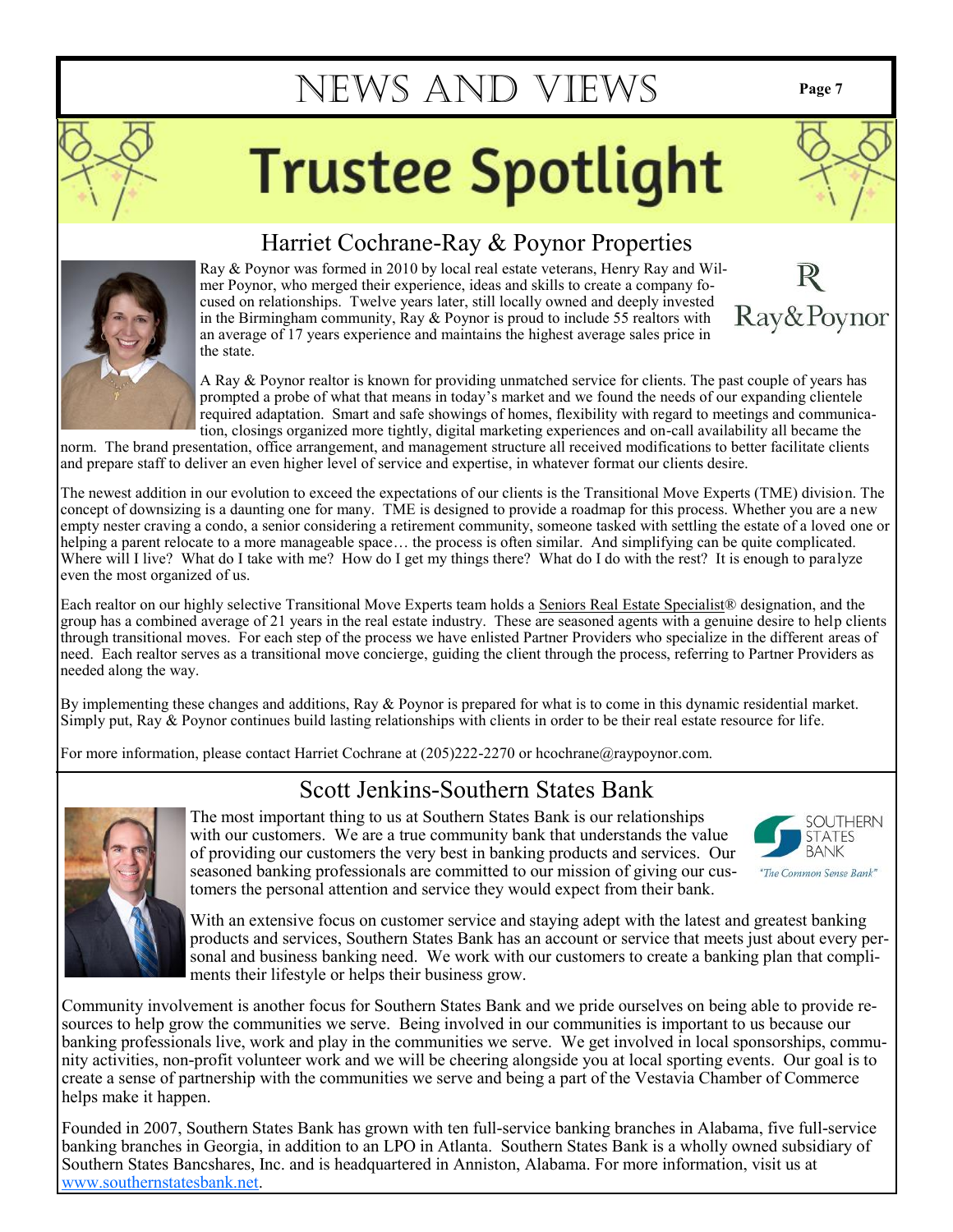## Member Notes

- **The Heights Village** and **Troup's Pizza** welcomes you to Party on the Patio, March 3, 2022 starting at 4pm. Enjoy live music from The Schmohawks. Make sure to stop by your favorite shops!
- March is National Kidney Month and is a great time to schedule a Renal Function Panel at **Any Lab Test Now**! Early detection and treatment can often keep kidney disease from getting worse. 2409 Acton Road, Suite 105
- Mark your calendars for the 18th Annual MortgageBanc Chili Cook-Off Benefiting **The Exceptional Foundation** on Saturday, March 5th, 2022 from 10:30 am-3:00 pm at Brookwood Village! Join us for this family-friendly event, featuring live music, a kid zone, and all the chili you can eat. All proceeds from the event directly benefit The Exceptional Foundation. Tickets are \$15 each and kids 12 and under are free.
- Join the **Addiction Prevention Coalition** on March 12 at Railroad Park for the End Addiction Walk. Check-in starts at 10:00 am and the walk starts at 11:00 am. Register at endaddictionbham.swell.gives/ATW
- **Birmingham Legion**'s season opener will be on March 13 at 4 pm at Protective Stadium. Season tickets available now at http://www.bhmlegion.com. Single game tickets on sale soon.
- Check out Fit for Life at **Birmingham Physical Therapy**! This small group functional fitness class is led by a physical therapist and is designed for people 55+. Classes meet at the clinic every Monday and Wednesday 12- 1pm and are \$150/month or \$20/class. Email melaniecosio.dpt@gmail.com for more info and to get signed up!
- **The Arc of Central Alabama's** BeYOUtiful BHM 2022 is a fashion show and silent auction featuring models with intellectual and developmental disabilities. Join us April 22, 2022 at the Grand Bohemian Hotel to help us chance the face of beauty in the Magic City! Tickets can be purchased at www.beyoutifulbirmingham.org
- Save the Date for **Leadership Vestavia Hills'** Wing Ding Festival on April 23 from 4:00-7:00 pm at Vestavia Hills City Hall! At this family-friendly event, visitors enjoy great chicken wings, live music and a children's area full of games and activities. 100% of net proceeds from this year's event will go to Youth Leadership Vestavia Hills and other local charities.
- Read the latest issue of **Birmingham Christian Family** online at https://birminghamchristian.com/issues/
- Save the date for **Sojourn Counseling**'s first annual RUN, RIDE and RUMBLE for PTSD Awareness on June 11, 2022 at Cahaba Brewing Company! Learn more at www.runriderumble.com
- **Vestavia Toastmasters Club** meets on the 1st and 3rd Tuesdays of each month at 6pm and would love to have you visit! Learn about them at www.vestavia.toastmastersclubs.org
- Become a Charter Member of the new **Vestavia Hills Kiwanis Club**! Contact David LeCompte at (205) 568- 2076 or davidlecompte@hotmail.com for information on joining.

*If you have any news or events you would like to put in the News & Views, email it to chamber@vestaviahills.org.*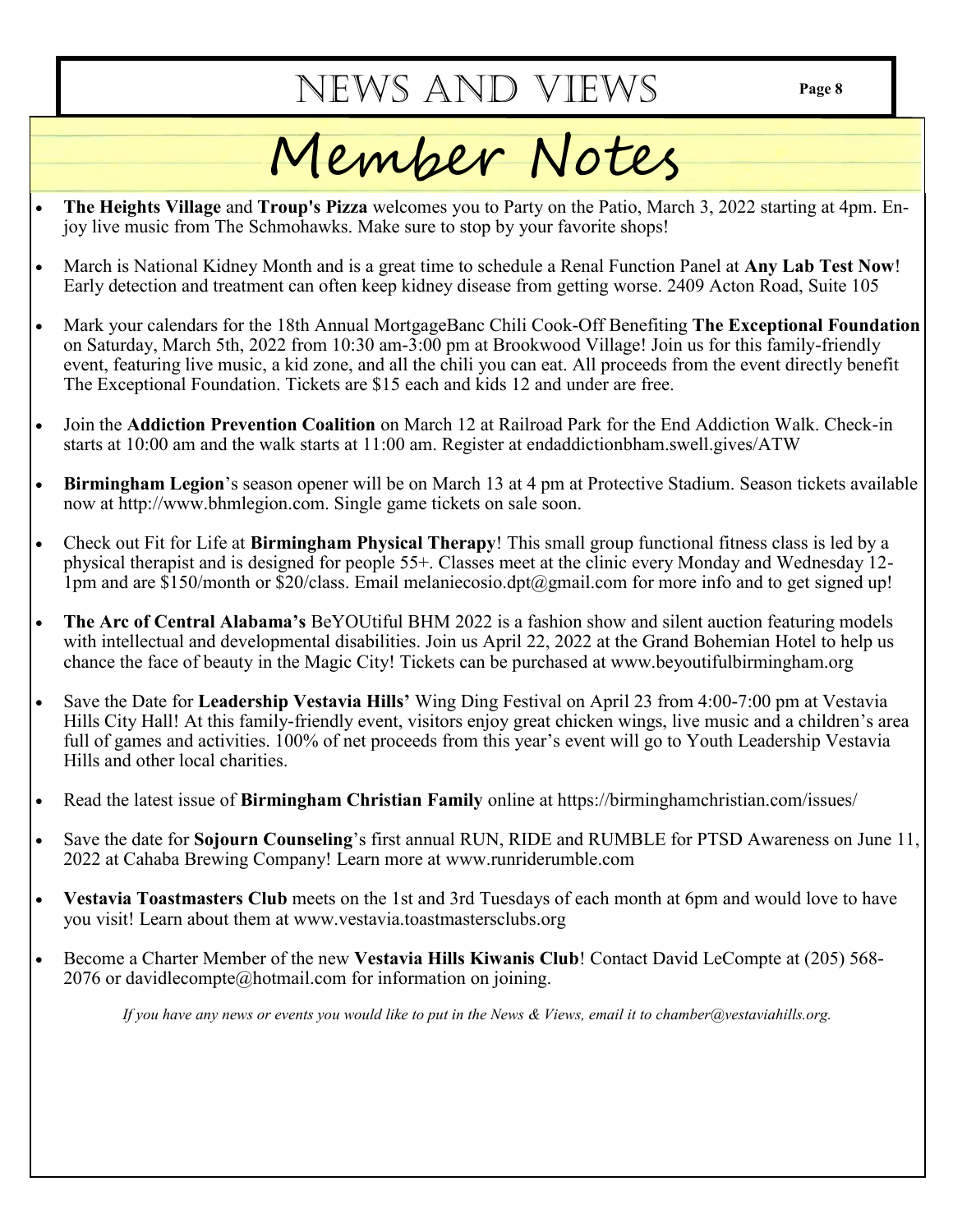#### **DOGWOOD PRAYER BREAKFAST April 19, 2022**

To order tickets or to become a sponsor of the 31st Annual Dogwood Prayer Breakfast on April 19, 2022, please complete and return this form and your check or credit card information to: **Vestavia Hills Chamber of Commerce, 1975 Merryvale Road, Vestavia Hills, AL 35216. Fax (205) 823.8974; Office (205) 823.5011**

| Contact information:                                                                                                 |  |  |                                                                                  |  |  |  |  |
|----------------------------------------------------------------------------------------------------------------------|--|--|----------------------------------------------------------------------------------|--|--|--|--|
|                                                                                                                      |  |  |                                                                                  |  |  |  |  |
|                                                                                                                      |  |  |                                                                                  |  |  |  |  |
|                                                                                                                      |  |  |                                                                                  |  |  |  |  |
|                                                                                                                      |  |  | City, State, Zip                                                                 |  |  |  |  |
|                                                                                                                      |  |  | Phone Fax Fax Email Email                                                        |  |  |  |  |
| IMPORTANT: If sponsoring, please print name(s) as you would like it to appear in the print media.                    |  |  |                                                                                  |  |  |  |  |
| <b>PLEASE CHECK:</b>                                                                                                 |  |  | ,我们也不会有什么。""我们的人,我们也不会有什么?""我们的人,我们也不会有什么?""我们的人,我们也不会有什么?""我们的人,我们也不会有什么?""我们的人 |  |  |  |  |
| \$225 Sponsorship (publicity only – does not include tickets)<br>(\$200 if form and payment are received by 3-25-22) |  |  |                                                                                  |  |  |  |  |
| <b>Individual Tickets:</b><br>Number of Tickets (a) \$20.00 each with a Total Cost of \$                             |  |  |                                                                                  |  |  |  |  |
| <b>TOTAL COST OF SPONSORSHIP AND/OR TICKETS</b>                                                                      |  |  |                                                                                  |  |  |  |  |
| PLEASE CONTACT THE CHAMBER OFFICE IF YOU ARE INTERESTED IN<br><b>SPONSORING A TABLE.</b>                             |  |  |                                                                                  |  |  |  |  |

| <b>Indicate Payment Method:</b>                                        |                                                              |                             |  |  |
|------------------------------------------------------------------------|--------------------------------------------------------------|-----------------------------|--|--|
| Cash                                                                   | <b>Check</b>                                                 | Invoice                     |  |  |
| (MasterCard, Visa, Discover or American Express)<br><b>Credit Card</b> |                                                              |                             |  |  |
|                                                                        | Credit Card Number<br><b>Expiration Date</b><br>Phone Number | Zip Code:<br>Security Code: |  |  |

#### **FORM AND PAYMENT MUST BE RECEIVED ON OR BEFORE April 1, 2022 (March 25, 2022 for early bird discount) FOR SPONSORSHIP NAME TO BE INCLUDED IN PRINT MEDIA.**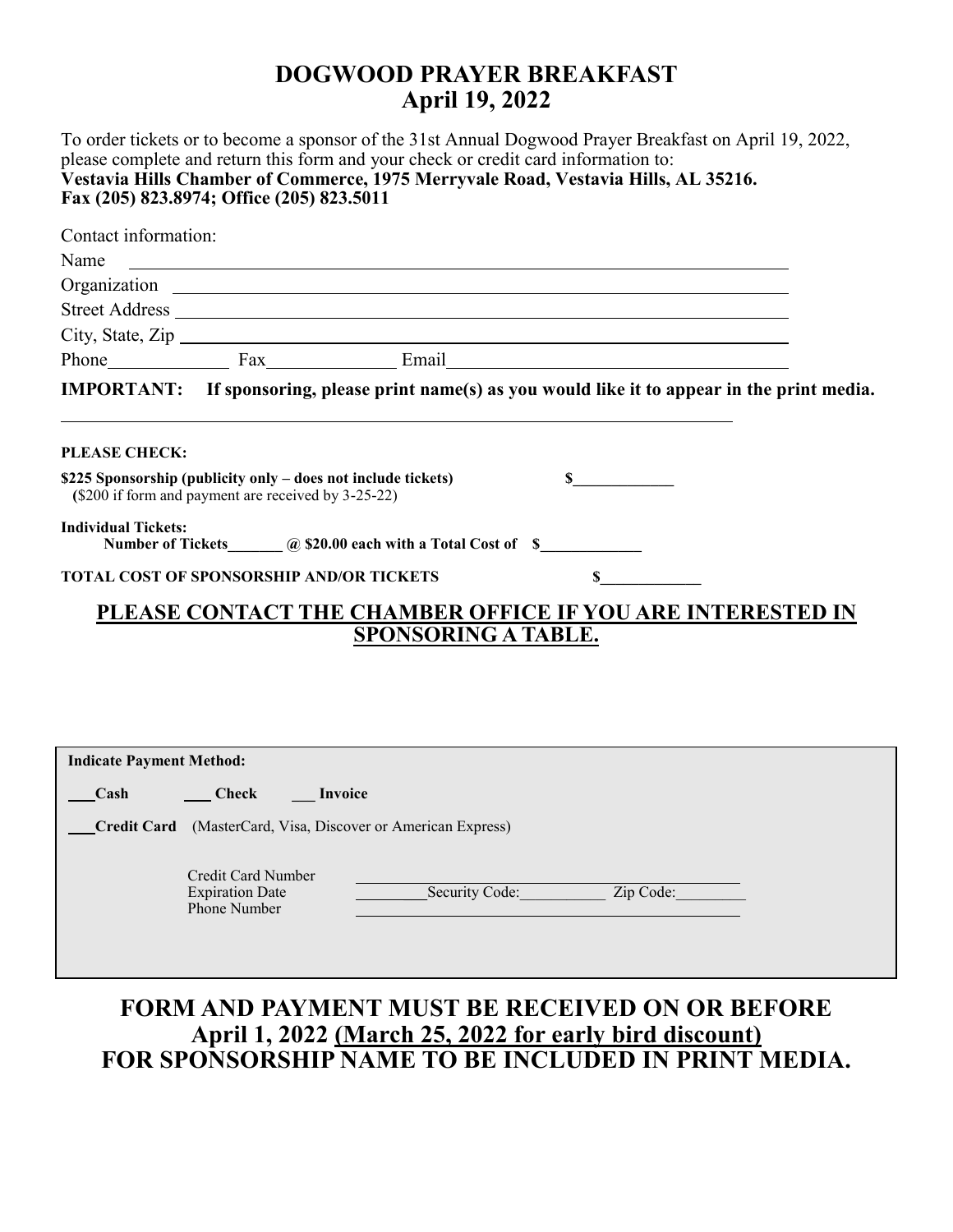#### Membership Dues Increase

The Vestavia Hills Chamber of Commerce has been blessed with the support of the businesses and residents in our city with a record membership of almost 1,200 representatives. Therefore we have been able to keep our membership investment low for many years. In fact, our last increase was on January 1, 2018 and the one prior was on January 1, 2012. After reviewing dues structure at other Over the Mountain Chambers, we will be increasing membership dues, effective February 1, 2022 as shown below:

| <b>Annual Investment</b><br>1-10 employees                         | (1 representative)  | <b>Current Amount</b><br>\$200 | <b>Proposed Amount</b><br>\$225 |
|--------------------------------------------------------------------|---------------------|--------------------------------|---------------------------------|
| $11 - 20$ employees                                                | (2 representatives) | \$275                          | \$325                           |
| $21 - 50$ employees                                                | (3 representatives) | \$375                          | \$425                           |
| $51 +$ employees                                                   | (5 representatives) | \$600                          | \$675                           |
| <b>Additional Representative</b>                                   |                     | \$75                           | \$100                           |
| <b>Licensed Professional</b><br>(doctor, lawyer, accountant, etc.) |                     | \$175                          | Phasing Out                     |
| Individual                                                         |                     | \$125                          | \$150                           |
| <b>Government Employees</b>                                        |                     | \$125                          | \$150                           |
| Nonprofits                                                         |                     | \$125                          | \$150                           |
| Retiree                                                            |                     | \$75                           | \$100                           |
| Trustee(5 representatives)                                         |                     | \$1,250                        | \$1,250                         |
| Chamber Champion – Silver                                          |                     | \$2,500                        | \$2,500                         |
| Chamber Champion - Gold                                            |                     | \$3,000                        | \$3,000                         |
| Chamber Champion - Platinum                                        |                     | \$5,000                        | \$5,000                         |

The dues increase will be reflected your next membership renewal invoice.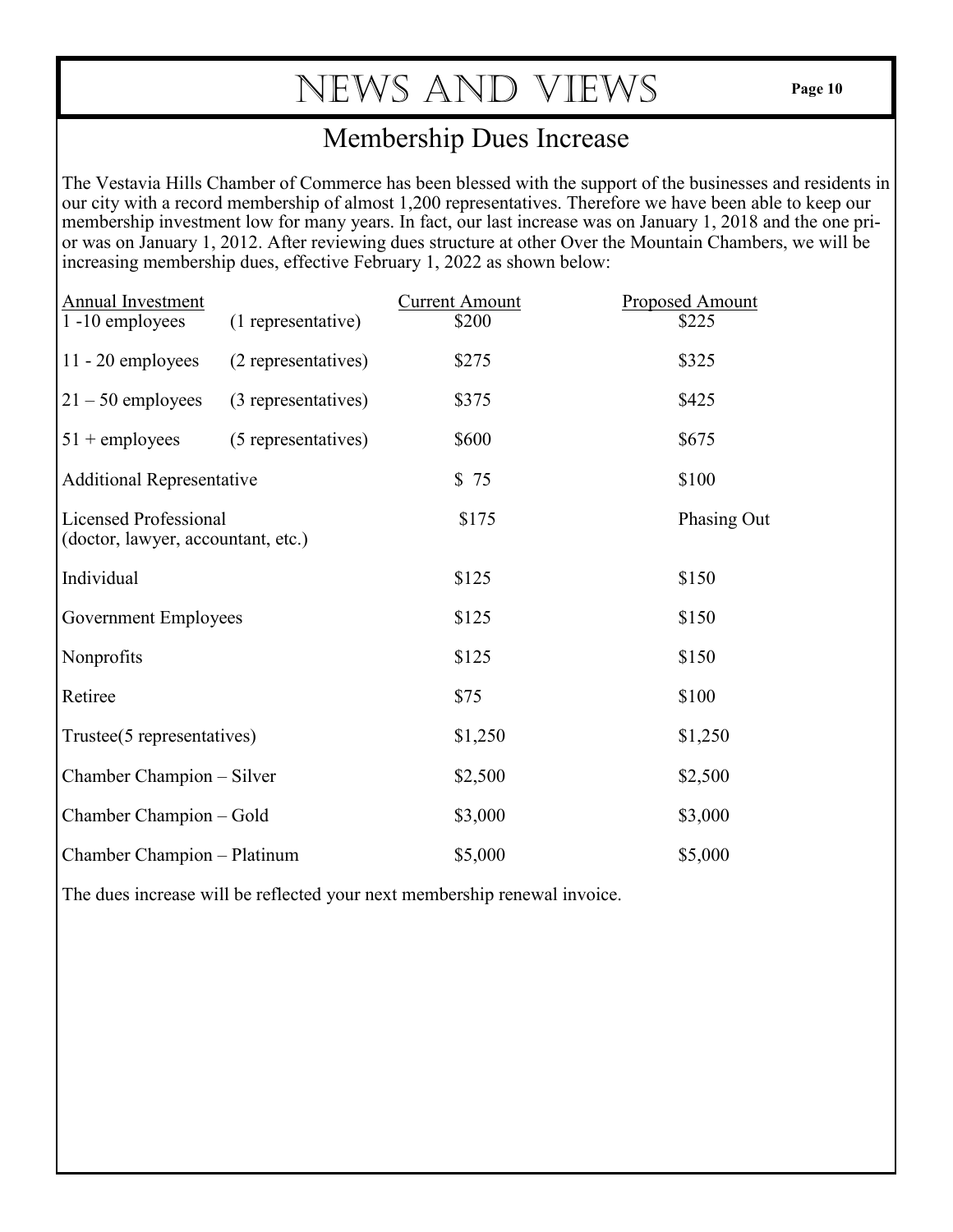### 2022 Trustees

Kimberly Jackson-Alabama Power Company Chris Thomas-America's First Federal Credit Union Jeff Phillips-American Pest Control Jefferson County Commissioner Steve Ammons Beau Bevis-ARC Realty Tommy Cannon-Ascension St. Vincent's Health System Patrick Cushman-BancorpSouth Sandra Cleveland-BCR Wealth Strategies Ben Nevins-B.L. Harbert International Ginger Aarons-Birmingham Business Journal Frank Buck-Frank S. Buck, P.C. Angie McEwen\*-Butler Snow LLP Chad Gay-Cahaba Benefits Group Dr. Darcy Schofill-Cahaba Mountain Brook Animal Clinic Dennis Cameron-Cameron, Travis & Co. Representative Jim Carns Brian Barksdale-Carr, Riggs & Ingram, CPA David Surber-Cellular Sales Authorized Agent of Verizon Wireless Doug Dean\*-Children's of Alabama Calvin Brown-Dog U Jonathan Handey-Eco Three Donnie Dobbins-First Horizon Bank Christina Babineaux-First US Bank Ashley Mathews-Grandview Health Center Charlie Norton-Harbert Realty Services Steve Mote-Hollywood Pools/Alabama Gaslight & Grill Mike Jackson\*-Jackson Howard & Whatley, CPAs Stan Glantz-KPR-Vestavia City Center Jamie Pursell-Leaf & Petal John Bonanno-Liberty Park Joint Venture Mark Macoy-Mark W. Macoy, LLC Chip McCallum-McCallum Hoaglund & McCallum, LLP Jim Black-McDonald's

Roger Steur\*-Method Mortgage Robin Morgan\*-Morgan Properties Todd Jackson-Newk's Eatery Kerry Adkins-OnTime Service Maury Wald-Over the Mountain Journal Lisa Bearden-Overture Tributary Sean Johnson-Progress Bank Harriet Cochrane-Ray & Poynor Properties Scott Perry-RealtySouth Angela Stevens-RealtySouth Margaret Schuneman-Regions Bank Senator Dan Roberts Lauren Trim-Sentry Heating, Air Conditioning, Plumbing & Generators Tommy DeRamus-Shades Mountain Baptist Church Scott Jenkins-Southern States Bank Steve Smith-SouthPoint Bank Amy Kabase-Spectrum Reach Rob Dowda-SpeedPro Direct James Robinson\*-Spire Tyler Kime-Standard Heating, Cooling & Plumbing John Henley-John Henley State Farm Insurance Charlotte Ann Adams-Sterling Seacrest Pritchard Taylor Burton-Taylor Burton Company Steve Vickery-Truist Dr. Bill Brunson-Vestavia Hills United Methodist Church Dan Starnes-Vestavia Voice Senator Jabo Waggoner Beth Moody-The Welch Group Stephen Allen-Williams Blackstock Architects Mark Yanosky, D.M.D.-Yanosky Orthodontics \*Chamber Past Chair

#### 2022 Chamber Champions *●* ProgressBank. cellularsales **REGIONS** VESTAVIA HILLS **UNITED METHODIST CHURC ONTIME SERVICE STANDARD Electrical . Heating & Cooling . Plumbing** AmFirst **VESTAVIA & State Farm** i'm lovin' it John Henley, Agent entri meedPri **HEATING - AIR CONDITIONING** *Imaging* PLUMBING · GENERATORS w.sentryheating.com | (205) 979-9864 eat. Big. Graphics **GRANDVIEW** SHADES MOUNTAIN BAPTIST CHURCH  $\mathbb R$ **OVERTURE**® **Ascension** Ray&Poynor **St. Vincent's** TRIBUTARY